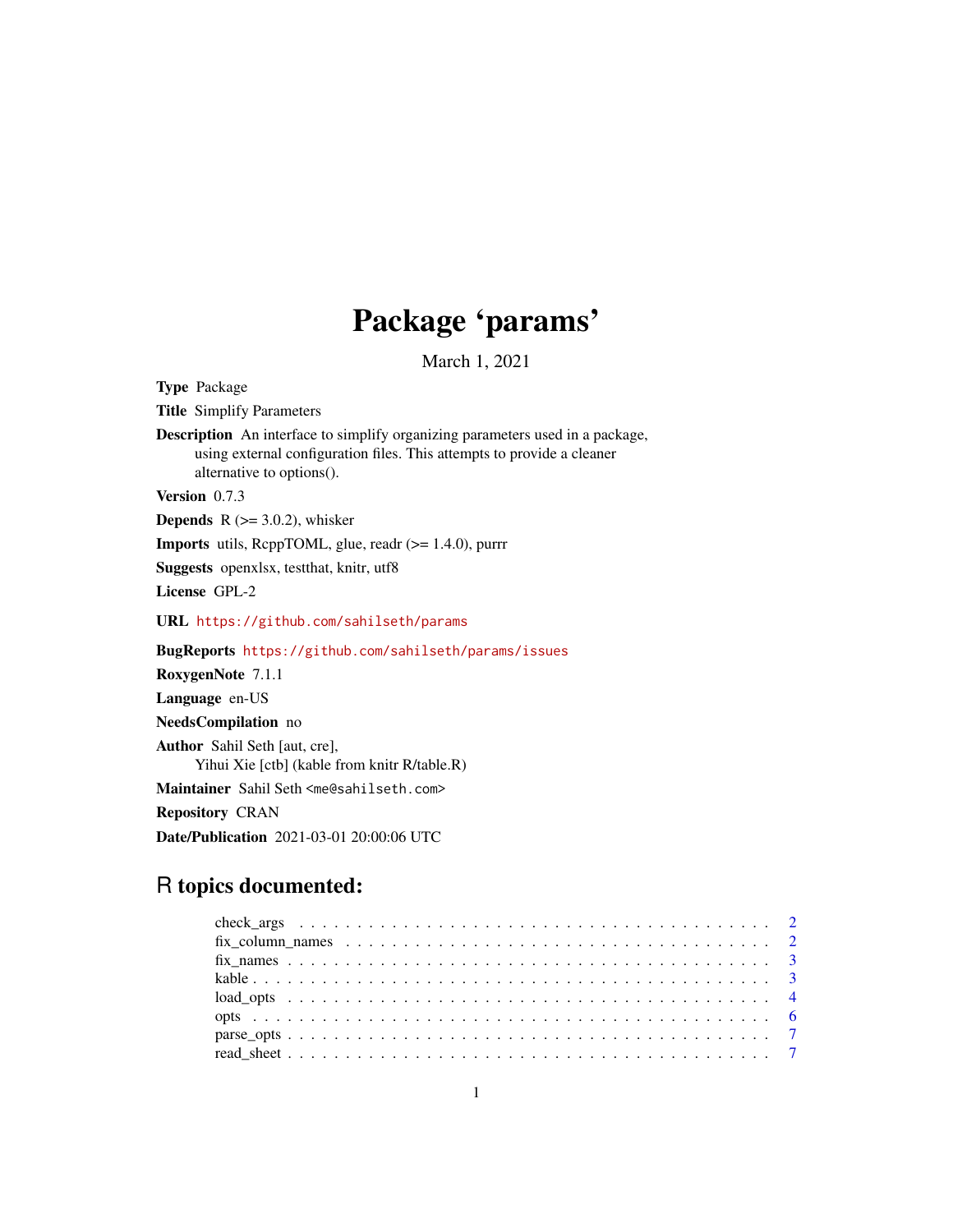#### <span id="page-1-0"></span> $\blacksquare$

#### Description

Checks all the arguments in the parent function and makes sure that none of them are NULL

#### Usage

```
check_args(ignore, select)
```
#### Arguments

| ignore | optionally ignore a few variables for checking [character vector].        |
|--------|---------------------------------------------------------------------------|
| select | optionally only check a few variables of the function [character vector]. |

#### Examples

```
myfunc <- function(verbose = get_opts("verbose"), b = get_opts("b")){
  check_args()
}
set_opts(verbose = 1)
## this will throw an error, suggesting b is not defined properly
try(myfunc())
```
fix\_column\_names *fix\_column\_names*

#### Description

removes special chars from names

#### Usage

fix\_column\_names(x, char =  $"$ \_")

#### Arguments

| x    | a character vector                          |
|------|---------------------------------------------|
| char | replace special characters with this symbol |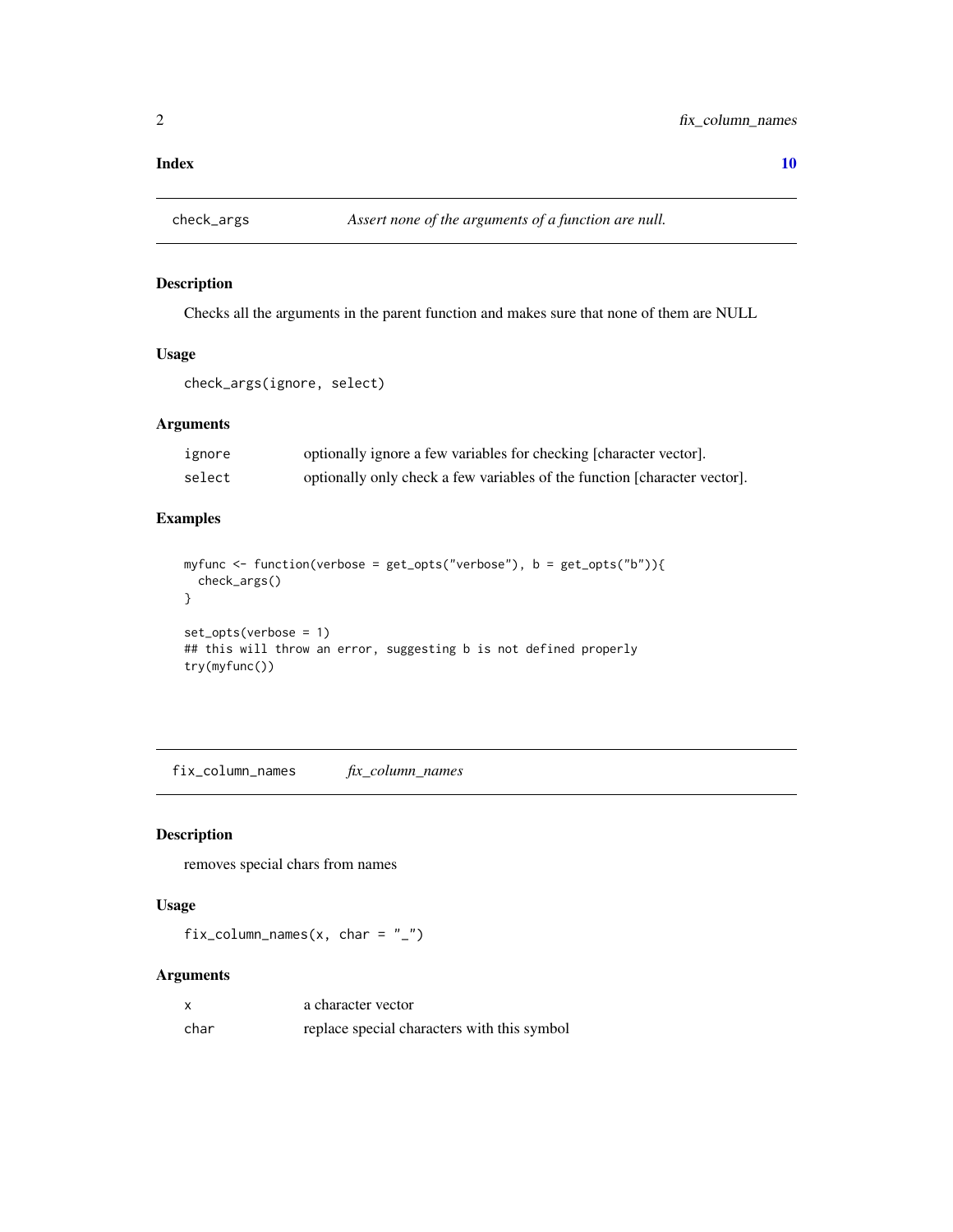<span id="page-2-0"></span>fix\_names *fix\_names*

#### Description

Replace special characters in column names of a data.frame

#### Usage

fix\_names(x, char =  $"$ \_")

#### Arguments

| x    | a vector of column names           |
|------|------------------------------------|
| char | substitute special char with this. |

#### See Also

make.names

<span id="page-2-1"></span>kable *Create tables in LaTeX, HTML, Markdown and reStructuredText*

#### Description

This is a very simple table generator. It is simple by design. It is not intended to replace any other R packages for making tables. This is a trimmed down version of the original kable function in knitr package. Please refer to knitr's [kable](#page-2-1) function for details.

#### Usage

```
kable(
  x,
  format,
  digits = getOption("digits"),
  row.names = NA,
  col.names = colnames(x),
  align,
  caption = NULL,
  escape = TRUE,
  ...
\mathcal{E}
```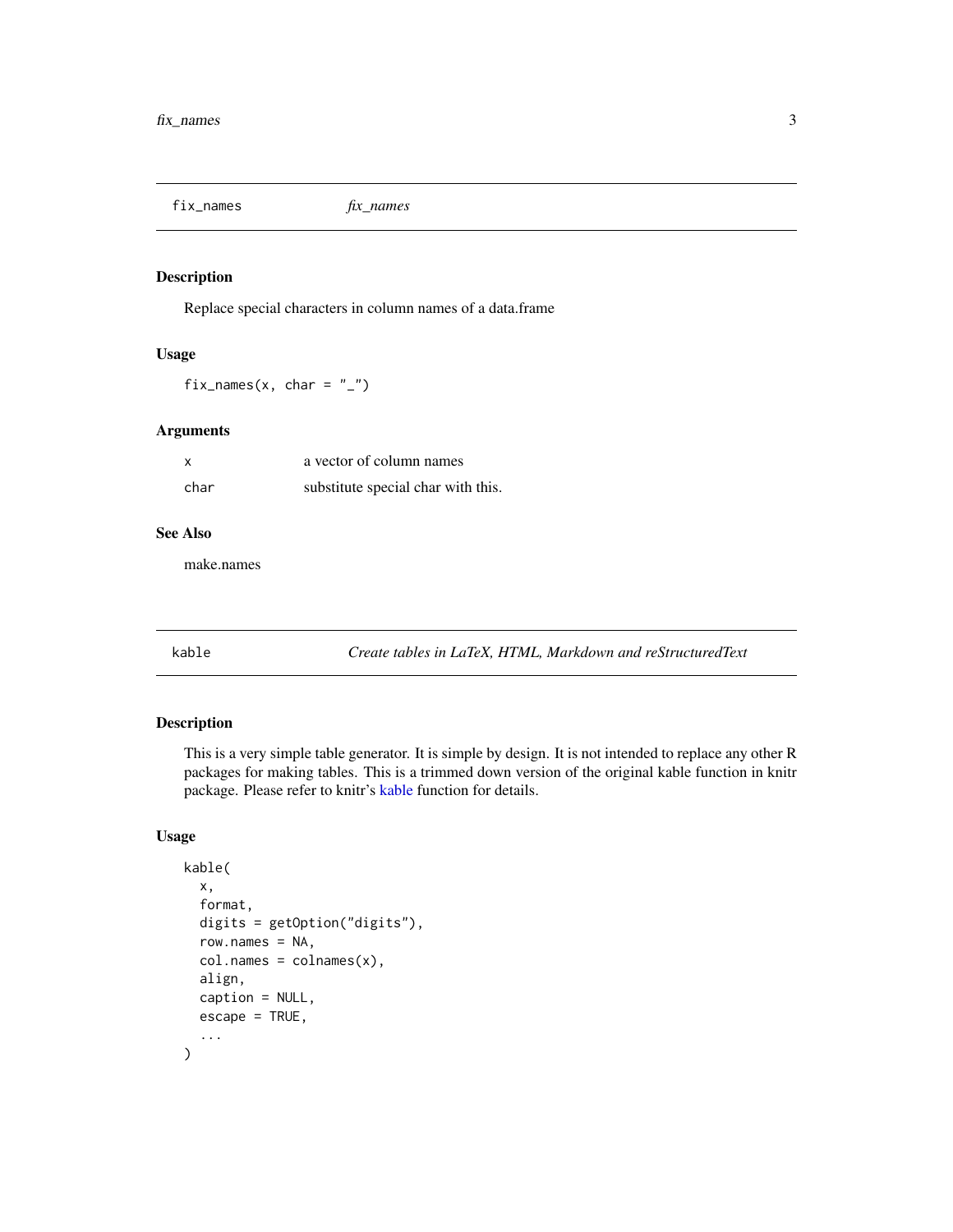#### <span id="page-3-0"></span>Arguments

| x          | an R object (typically a matrix or data frame)                                                                                                                                                                                                    |
|------------|---------------------------------------------------------------------------------------------------------------------------------------------------------------------------------------------------------------------------------------------------|
| format     | a character string; possible values are latex, html, markdown, pandoc, and rst;<br>this will be automatically determined if the function is called within knitr; it can<br>also be set in the global option knitr.table.format                    |
| digits     | the maximum number of digits for numeric columns (passed to round()); it can<br>also be a vector of length $ncol(x)$ to set the number of digits for individual<br>columns                                                                        |
| row.names  | a logical value indicating whether to include row names; by default, row names<br>are included if rownames(x) is neither NULL nor identical to $1: nrow(x)$                                                                                       |
| col.names  | a character vector of column names to be used in the table                                                                                                                                                                                        |
| align      | the alignment of columns: a character vector consisting of '1' (left), 'c' (cen-<br>ter) and/or 'r' (right); by default, numeric columns are right-aligned, and other<br>columns are left-aligned; if align = NULL, the default alignment is used |
| caption    | the table caption                                                                                                                                                                                                                                 |
| escape     | escape special characters when producing HTML or LaTeX tables                                                                                                                                                                                     |
| $\ddots$ . | other arguments (see examples)                                                                                                                                                                                                                    |

#### Author(s)

Yihui Xie <http://yihui.org>

<span id="page-3-2"></span>

| load_opts | Setting/loading and extracting various options into the environment |
|-----------|---------------------------------------------------------------------|
|           |                                                                     |

#### <span id="page-3-1"></span>Description

- set\_opts(): set options into a custom envir
- get\_opts(): extract options
- load\_opts(): Read a tab delimited file using [read\\_sheet](#page-6-1) or toml file and load them as options using [set\\_opts](#page-3-1)
- new\_opts(): create a options manager to be included in a pacakge
- print.opts(): print pkg options as a pretty table

#### Usage

```
load\_opts(x, check = TRUE, envir = opts, verbose = TRUE, .parse = TRUE, ...)load_toml(toml, .remove_period = T, envir = envir, verbose = T)
new_opts(envir = new.env())
get_opts(x, envir = opts, .use.names = FALSE)
```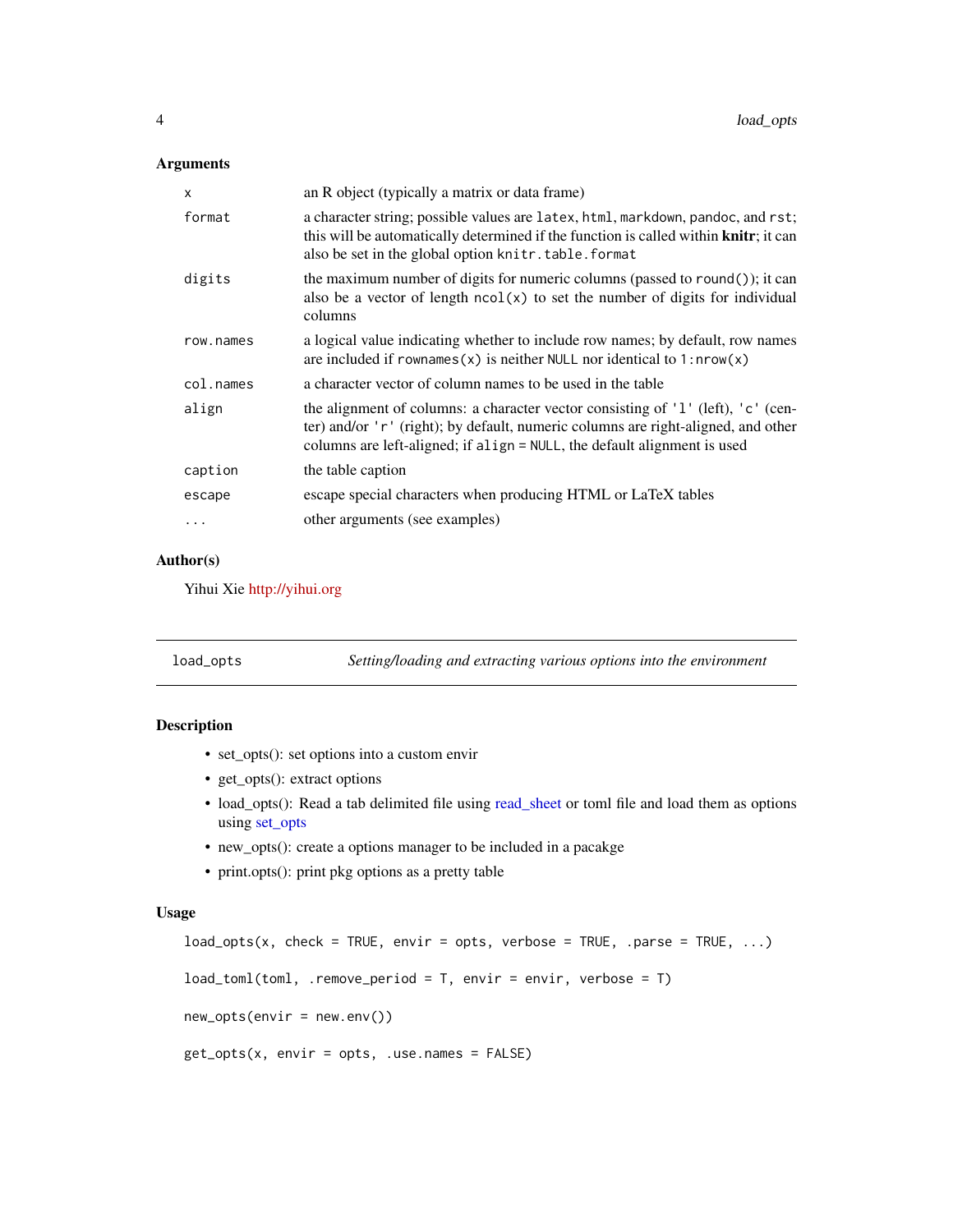```
set\_opts(..., .dots, .) . exists, .parse = TRUE, envir = opts)## S3 method for class 'opts'
print(x, \ldots)
```
#### Arguments

| $\mathsf{x}$   | • get_opts: a character vector of names of options to extract.                                                              |
|----------------|-----------------------------------------------------------------------------------------------------------------------------|
|                | • load_opts: path to a configuration file                                                                                   |
| check          | load_opts(): in case of a configuration file, whether to check if files defined in<br>parameters exists. [TRUE]             |
| envir          | environ used to store objects. Default is a environ object called opts [params:::opts]                                      |
| verbose        | load_opts(): Logical variable indicate level of verboseness [TRUE]                                                          |
| .parse         | set_opts(), load_opts(): logical, whether to auto-complete {{myvar}} using pre-<br>viously defined options. [TRUE]          |
| .              | set_opts(): a named set of variable/value pairs separated by comma                                                          |
| toml           | load_toml(): instead of a tsv, use toml to load options                                                                     |
| .remove_period | load_opts(): remove \. period from option names (and replace with $\Box$ )                                                  |
| .use.names     | get_opts(): The resulting vector should be have names (esp. if length(x) is 1). If<br>length $(x)$ >1, this returns a list. |
| .dots          | set_opts(): A named list, as a alternative to                                                                               |

#### Details

#### Integrating [params](#page-3-1) in a package:

*create a options manager*:

opts\_mypkg = new\_opts()

The object opts\_mypkg is a list of a few functions, which set, fetch and load options (using a isolated environment). Here are a few examples:

*Set some options*:

opts\_mypkg\$set(version = '0.1',name = 'mypkg')

*Fetch ALL options*:

opts\_mypkg\$get() OR opts\_mypkg\$get("version") to fetch a specific option.

#### Loading configuration files:

load\_opts() OR opts\_pkg\$load():

There are cases when options and params are actually paths to scripts or other apps or folders etc. In such cases it might be useful to quickly check if these paths exists on the system. As such, [load\\_opts\(](#page-3-2)) automatically checks params ending with path|dir|exe (if check=TRUE).

For example, values for variables like mypath, my\_path, tool\_exe, etc would be check if they exists and a warning would be shown if they don't exist.

Below is a list example options, retrieved via

get\_opts():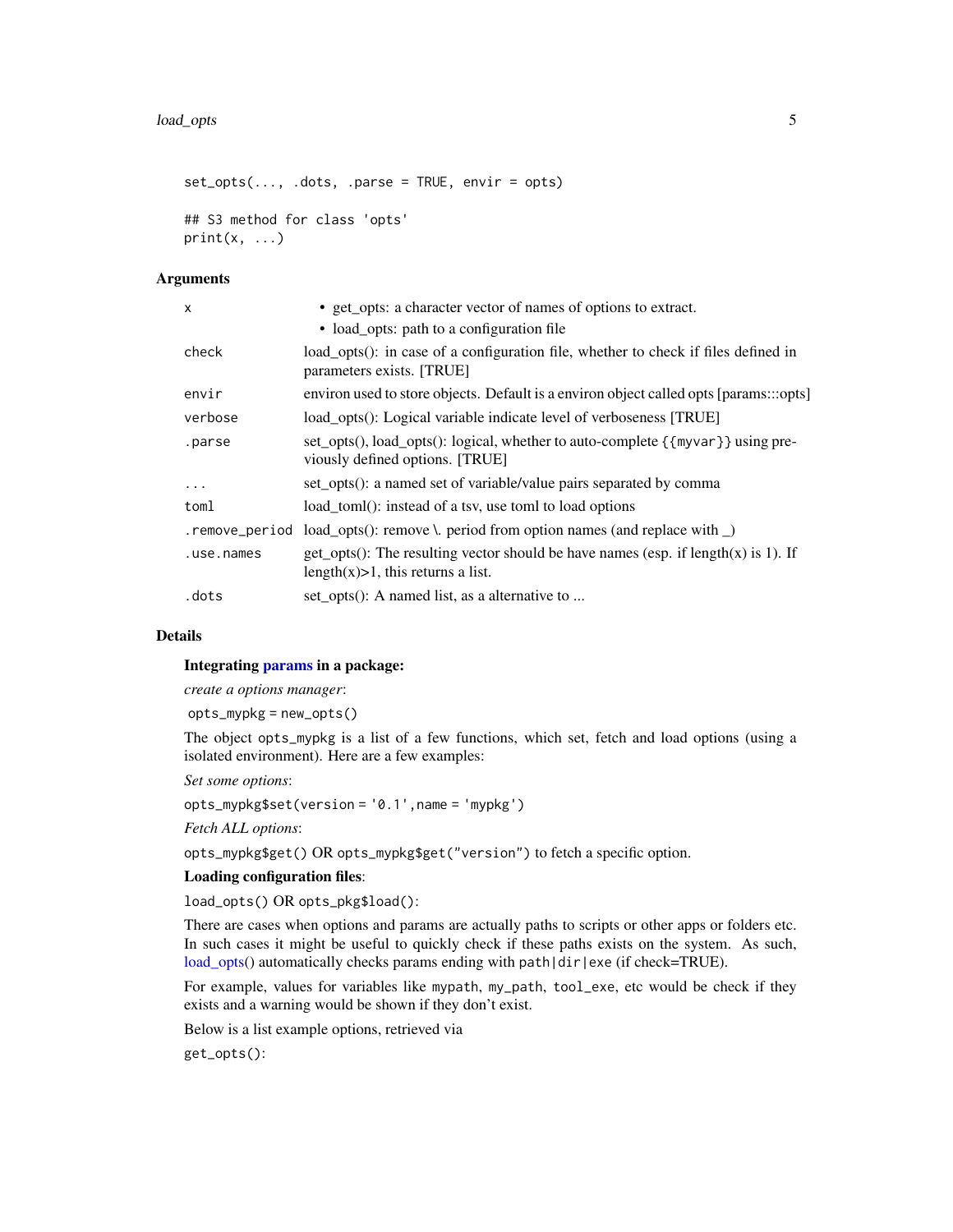<span id="page-5-0"></span>

```
| name | value | V
|default_regex |(.*) |
|my_conf_path |~/flowr/conf |
|my_dir |path/to/a/folder |
|my_path |~/flowr |
|my_tool_exe |/usr/bin/ls |
```
#### See Also

[read\\_sheet](#page-6-1) [read\\_sheet](#page-6-1) [read\\_sheet](#page-6-1) [load\\_opts](#page-3-2)

#### Examples

```
## Set options
opts = set_opts(flow_run_path = "~/mypath")
#OR
opts = set\_opts(.dots = list(float.run\_path = "~/mypath"))## printing options, this is internally called by get_opts()
print(opts)
## Fetch options
get_opts()
get_opts("flow_run_path")
## Load options from a file
fl = system.file("conf/params.conf", package = "params")
load_opts(fl)
## Create a options manager:
opts_mypkg = new_opts()
## this provides three functions
opts_mypkg$set(version = '0.1', name = 'mypkg')
opts_mypkg$load(fl)
opts_mypkg$get()
## Additionally, one has the options of using braces ({{}})
## do define nested options:
set_opts(first = "John", last = "Doe", full = "{{first}} {{last}}")
```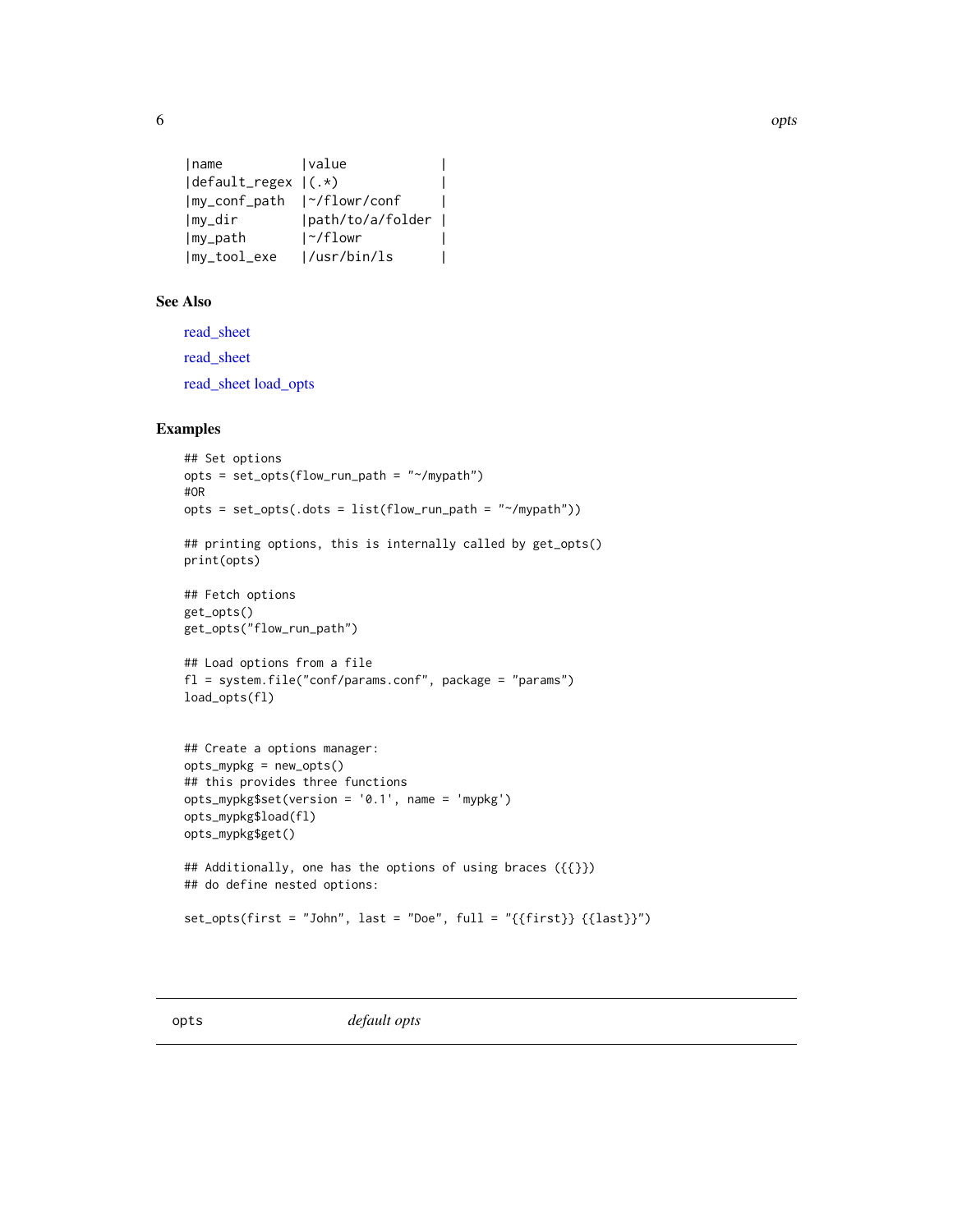#### <span id="page-6-0"></span>parse\_opts 7

#### Description

default opts

#### Usage

opts

#### Format

An object of class environment of length 6.

parse\_opts *Parse options to expand* {{variable}} *into their respective values*

#### Description

This function is internally called by [set\\_opts](#page-3-1) and [load\\_opts](#page-3-2)

#### Usage

```
parse_opts(lst, envir)
```
#### Arguments

| lst   | a list of configuration options to parse                                               |
|-------|----------------------------------------------------------------------------------------|
| envir | environ used to store objects. Default is a environ object called opts [params:::opts] |

<span id="page-6-1"></span>

| read sheet | Read/Write sheets (automatically detect the file type and work accord- |
|------------|------------------------------------------------------------------------|
|            | ingly)                                                                 |

#### Description

Read/Write sheets (automatically detect the file type and work accordingly) write\_sheet requires version 0.3.1.

- tsv, txt, conf, def: assumed to be tab-delimited
- csv: assumed to be comma delimited
- xlsx: microsoft excel, uses openxlsx to read the sheet. Also, it removes extra columns which often creep into excel files.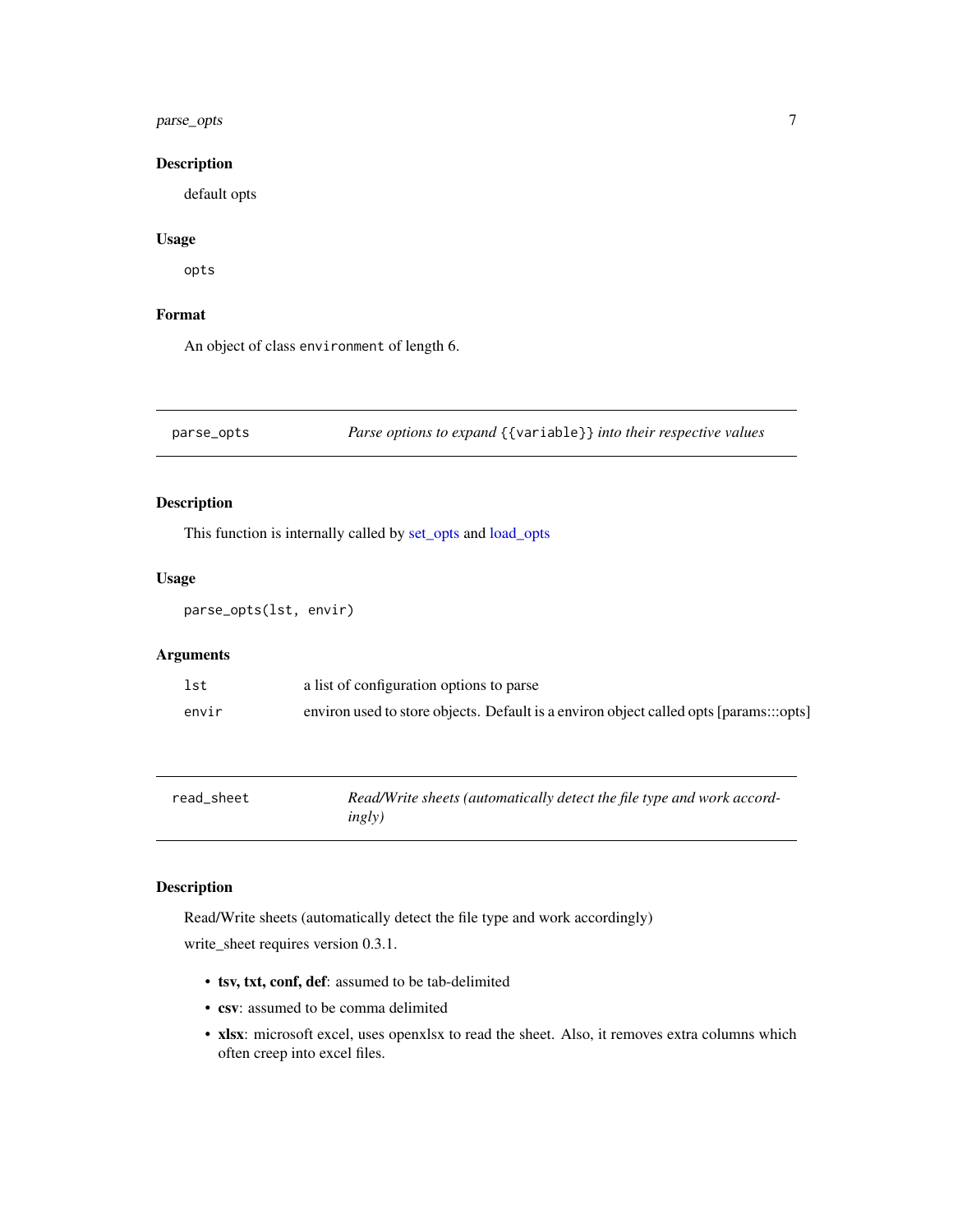#### Usage

```
read_sheet(
  x,
  id_column,
  start_row = 1,
  sheet = 1,
  ext,
  header = TRUE,
  verbose = FALSE,
  ...
\mathcal{L}
```
write\_sheet(x, file, ext, type =  $"$ , ...)

#### Arguments

| x         | read: path to a file, to be read. write: a data.frame                                            |
|-----------|--------------------------------------------------------------------------------------------------|
| id_column | all rows which have this column as blank are skipped. See details.                               |
| start_row | supplied to read.xlsx                                                                            |
| sheet     | supplied to read.xlsx, index or name of the sheet to be read from excel file. See<br>read.xlsx   |
| ext       | determined using file extension. Specifying will override                                        |
| header    | first line is header? See read.table                                                             |
| verbose   | verbosity level.                                                                                 |
| $\cdot$   | passed onto read.xlsx of openxlsx, read.table or read.csv2 depending on the file<br>type.        |
| file      | write: output file name.                                                                         |
| type      | in case of writing an xlsx file, should the data frame to written as excel 'table'.<br>['table'] |

#### Details

#### Note: for excel sheets:

- If id\_column is missing, default if first column
- If sheet is missing, it automatically reads the first sheet

#### Some important default values for tsv and csv files:

stringsAsFactors = FALSE,comment.char = '#',strip.white=TRUE,blank.lines.skip=TRUE

#### Examples

```
## read a excel sheet
sheet = read_sheet(system.file("extdata/example.xlsx", package = "params"))
```
<span id="page-7-0"></span>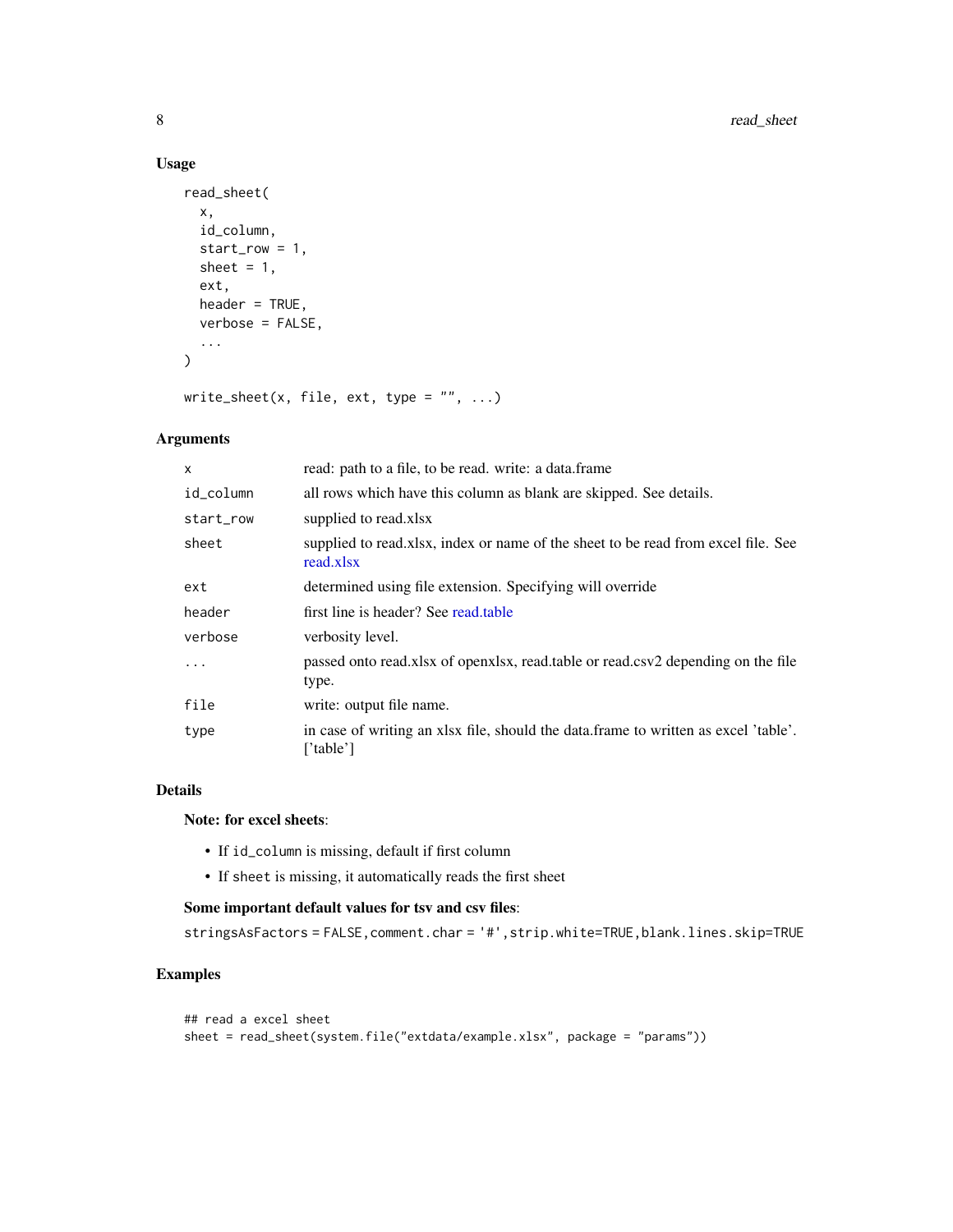#### read\_sheet 9

```
## read a comma separated sheet
csv = read_sheet(system.file("extdata/example.csv", package = "params"))
## read a tab separate sheet
tsv = read_sheet(system.file("extdata/example.tsv", package = "params"))
# write sheets -------
## Not run:
# throws a R CMD check note - don't run
## write a comma separated sheet
write_sheet(sheet, "example.csv")
## write a tab separated sheet
write_sheet(sheet, "example.tsv")
## write an excel separated sheet
write_sheet(sheet, "example.xlsx")
## End(Not run)
```